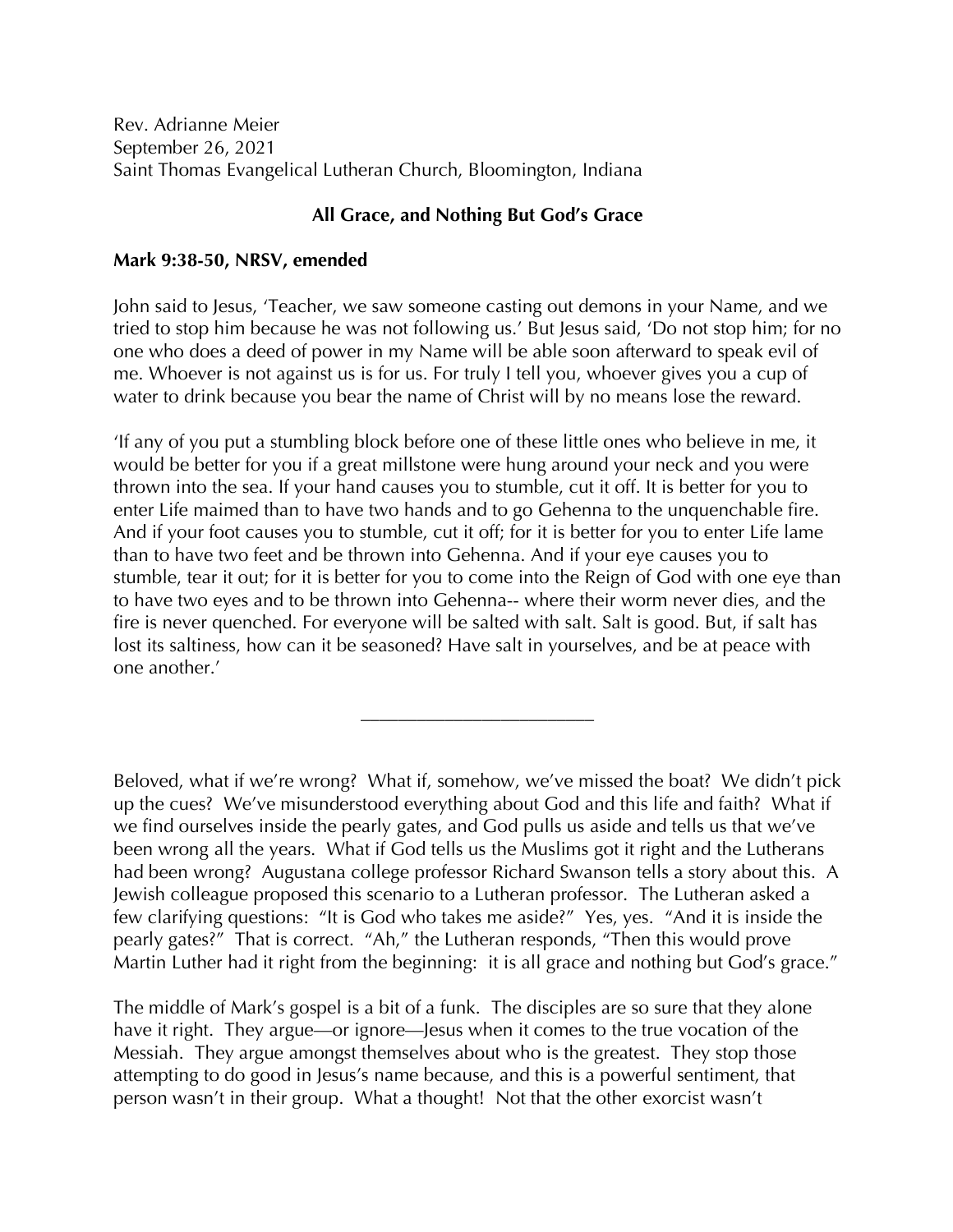following *Jesus*, but that he wasn't following "us." Wrong brand, apparently. How odd that the other exorcist was doing the right thing, but the disciples determined it was somehow for the wrong reason? It is worth remembering that, by the time Mark records these words, the Christian movement had become large enough that there was controversy and conflict within the community. The people wonder, how do we know we've got it right? What if we get it wrong? What Jesus tells the disciples—tells the community—is a statement of welcome and openness: "If they're not against us, they're with us." But does that answer the underlying anxiety? What if we're wrong?

And so Mark writes... well, actually, Mark just seems to string along the hardest and weirdest things Jesus ever said, one after the other, linked not by a common topic but just a random key word. Stumbling, or fire, or salt. And yet there is in undercurrent in each saying, a drum beat that pounds out the same question: "What if we're wrong?"

What if we're wrong? What if we're wrong? What if we're wrong about Jesus? What if we're wrong about the Messiah? What if Rome crushes us all? What if we're wrong about sin, or pain, or evil? What if we're wrong?

Often, we draw the line of right and wrong along some kind of fanaticism. On one side is faith, on the other, a cult. Calls for violence, calls for withdrawal from society, call for body mutilation—these are all too extreme to be proper faith. That is basically the disciples' point, right? In this middle section of Mark's gospel, we see the disciples struggling with what it means to be a disciple of Jesus. And, while we often portray them as bumbling, fumbling, always messing up, the reality is, we identify with them deeply. Jesus says the Messiah is to suffer and die, how can they consent to that reality? That is too fanatical. And then, here is this saying, which is so uncomfortable—about cutting off body parts lest we be thrown into the burning trash heap of Gehenna. No wonder the gospels don't record a response from the disciples. How can this be right?

Although… many of us will experience the kind of loss in our lives where loosing a limb would seem so much preferable to the heartache we will endure. Would we not give up a limb for more time with a loved one? Is this not a cliche for a reason? Would we not like to give up our tongue in an effort to take back something hurtful we've said? Would we not like to avoid the brokenness that isn't just in the world, but that we are expertly skilled at propagating? It isn't that in cutting off a hand, a foot we are destined for eternal life because of our demonstrated devotion to God. No, it is what our heartache tells us about God. How it reveals for us the truth of God, that the mutilation of his own body and the breaking of his own spirit is how God's grace enters the world. What is it that Leonard Cohen sings? "Ring the bells that still can ring, / Forget your perfect offering. / There's a crack in everything, / That's how the light gets in."